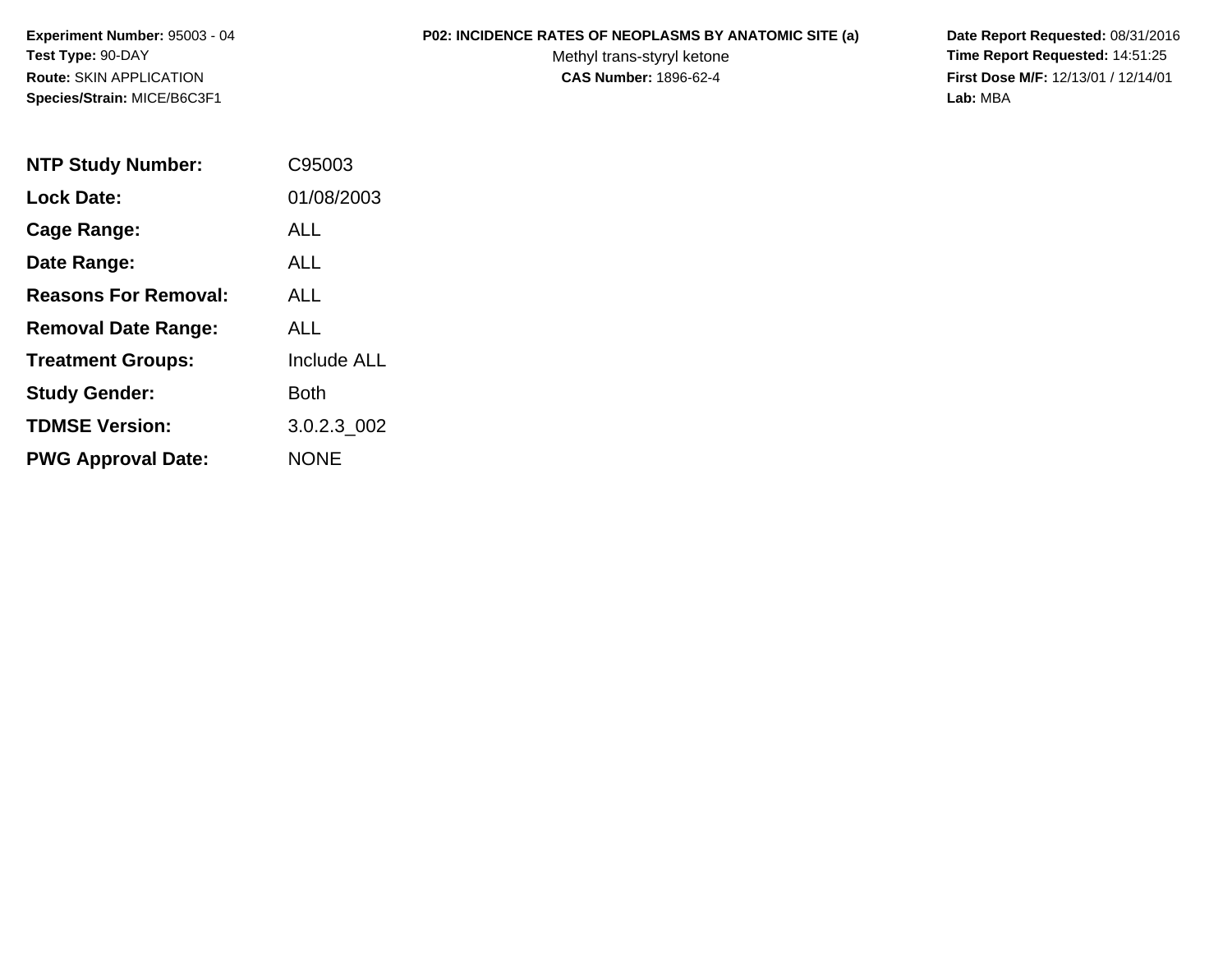# **P02: INCIDENCE RATES OF NEOPLASMS BY ANATOMIC SITE (a) Date Report Requested:** 08/31/2016

Methyl trans-styryl ketone<br>CAS Number: 1896-62-4

 **Time Report Requested:** 14:51:25 **First Dose M/F:** 12/13/01 / 12/14/01<br>**Lab:** MBA **Lab:** MBA

| <b>B6C3F1 MICE MALE</b>                 | <b>VEHICLE CONTROL</b> | 87.5 MG/KG | <b>175 MG/KG</b> | <b>350 MG/KG</b> | <b>700 MG/KG</b> | 1400 MG/KG   |
|-----------------------------------------|------------------------|------------|------------------|------------------|------------------|--------------|
| <b>Disposition Summary</b>              |                        |            |                  |                  |                  |              |
| <b>Animals Initially In Study</b>       | 10                     | 10         | 10               | 10               | 10               | 10           |
| <b>Early Deaths</b>                     |                        |            |                  |                  |                  |              |
| <b>Moribund Sacrifice</b>               |                        |            |                  |                  | 10               | 9            |
| <b>Natural Death</b>                    |                        |            |                  |                  |                  | $\mathbf{1}$ |
| <b>Survivors</b>                        |                        |            |                  |                  |                  |              |
| <b>Accidentally Killed</b>              |                        |            | $\mathbf 1$      |                  |                  |              |
| <b>Terminal Sacrifice</b>               | 10                     | 10         | 9                | 10               |                  |              |
| <b>Animals Examined Microscopically</b> | 10                     | 10         | 10               | 10               | 10               | 10           |
| <b>ALIMENTARY SYSTEM</b>                |                        |            |                  |                  |                  |              |
| Esophagus                               | (10)                   | (0)        | (0)              | (10)             | (10)             | (10)         |
| Gallbladder                             | (8)                    | (0)        | (0)              | (10)             | (10)             | (9)          |
| Intestine Large, Cecum                  | (10)                   | (0)        | (0)              | (10)             | (10)             | (9)          |
| Intestine Large, Colon                  | (10)                   | (0)        | (0)              | (10)             | (10)             | (10)         |
| Intestine Large, Rectum                 | (10)                   | (0)        | (0)              | (10)             | (10)             | (9)          |
| Intestine Small, Duodenum               | (10)                   | (0)        | (0)              | (10)             | (10)             | (9)          |
| Intestine Small, Ileum                  | (10)                   | (0)        | (0)              | (10)             | (10)             | (8)          |
| Intestine Small, Jejunum                | (10)                   | (0)        | (0)              | (10)             | (10)             | (8)          |
| Liver                                   | (10)                   | (0)        | (0)              | (10)             | (10)             | (10)         |
| Pancreas                                | (10)                   | (0)        | (0)              | (10)             | (10)             | (10)         |
| Salivary Glands                         | (10)                   | (0)        | (0)              | (10)             | (10)             | (10)         |
| Stomach, Forestomach                    | (9)                    | (0)        | (0)              | (10)             | (10)             | (9)          |
| Stomach, Glandular                      | (10)                   | (10)       | (10)             | (10)             | (10)             | (9)          |
| Tongue                                  | (10)                   | (0)        | (0)              | (10)             | (10)             | (10)         |
| <b>CARDIOVASCULAR SYSTEM</b>            |                        |            |                  |                  |                  |              |
| <b>Blood Vessel</b>                     | (10)                   | (0)        | (0)              | (10)             | (10)             | (10)         |
| Heart                                   | (10)                   | (0)        | (0)              | (10)             | (10)             | (10)         |

# ENDOCRINE SYSTEM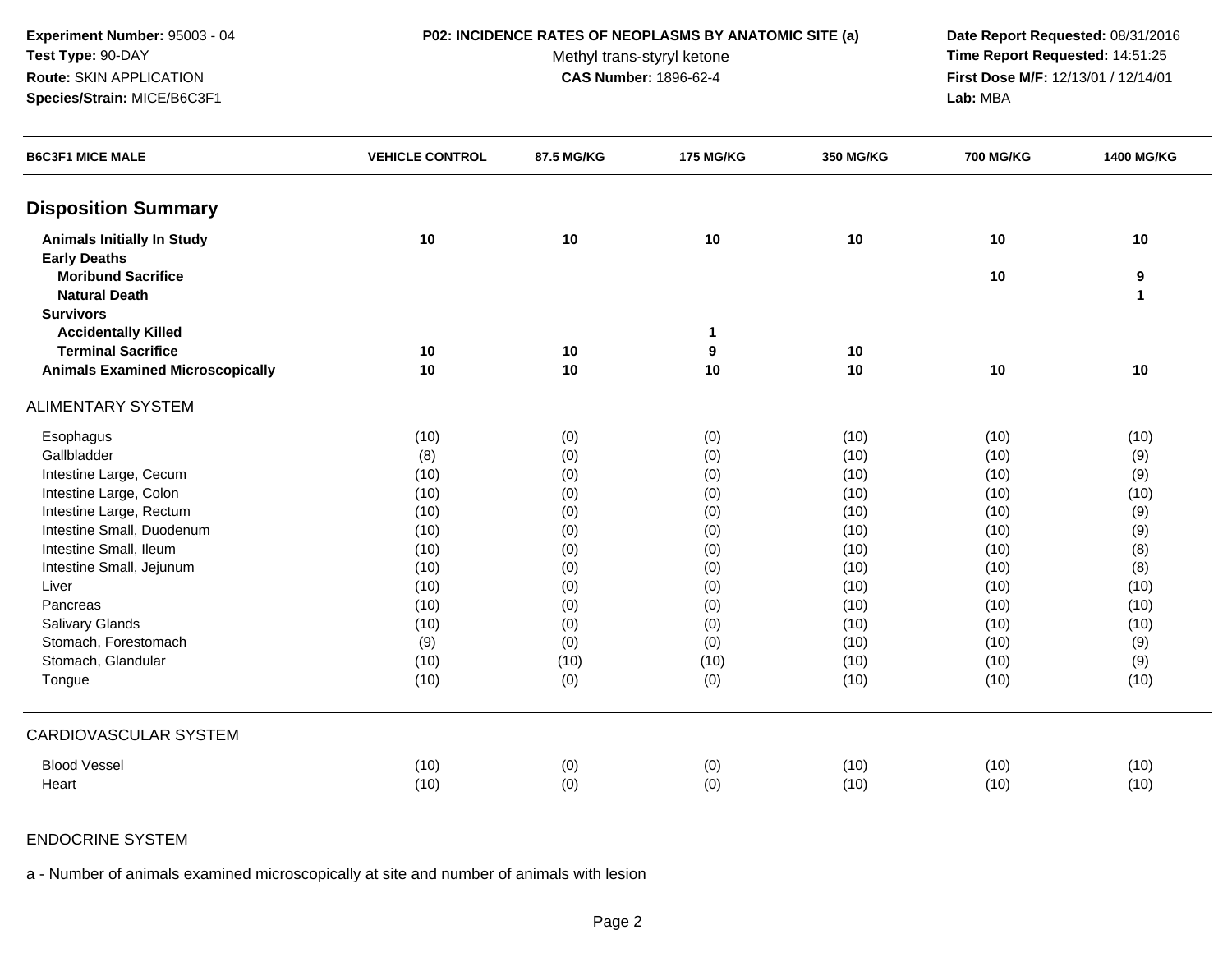| Experiment Number: 95003 - 04<br>Test Type: 90-DAY<br><b>Route: SKIN APPLICATION</b><br>Species/Strain: MICE/B6C3F1 |                        | P02: INCIDENCE RATES OF NEOPLASMS BY ANATOMIC SITE (a)<br>Methyl trans-styryl ketone<br><b>CAS Number: 1896-62-4</b> |                  |           |                  |            |
|---------------------------------------------------------------------------------------------------------------------|------------------------|----------------------------------------------------------------------------------------------------------------------|------------------|-----------|------------------|------------|
| <b>B6C3F1 MICE MALE</b>                                                                                             | <b>VEHICLE CONTROL</b> | 87.5 MG/KG                                                                                                           | <b>175 MG/KG</b> | 350 MG/KG | <b>700 MG/KG</b> | 1400 MG/KG |
| <b>Adrenal Cortex</b>                                                                                               | (10)                   | (0)                                                                                                                  | (0)              | (10)      | (10)             | (10)       |
| Adrenal Medulla                                                                                                     | (10)                   | (0)                                                                                                                  | (0)              | (10)      | (10)             | (10)       |
| Islets, Pancreatic                                                                                                  | (10)                   | (0)                                                                                                                  | (0)              | (10)      | (10)             | (10)       |
| Parathyroid Gland                                                                                                   | (9)                    | (0)                                                                                                                  | (0)              | (8)       | (9)              | (7)        |
| <b>Pituitary Gland</b>                                                                                              | (8)                    | (0)                                                                                                                  | (0)              | (10)      | (7)              | (7)        |
| <b>Thyroid Gland</b>                                                                                                | (10)                   | (0)                                                                                                                  | (0)              | (10)      | (10)             | (10)       |
| <b>GENERAL BODY SYSTEM</b>                                                                                          |                        |                                                                                                                      |                  |           |                  |            |
| None                                                                                                                |                        |                                                                                                                      |                  |           |                  |            |
| <b>GENITAL SYSTEM</b>                                                                                               |                        |                                                                                                                      |                  |           |                  |            |
| Epididymis                                                                                                          | (10)                   | (0)                                                                                                                  | (0)              | (10)      | (10)             | (10)       |
| <b>Preputial Gland</b>                                                                                              | (10)                   | (0)                                                                                                                  | (0)              | (10)      | (10)             | (9)        |
| Prostate                                                                                                            | (10)                   | (0)                                                                                                                  | (0)              | (10)      | (10)             | (10)       |
| Seminal Vesicle                                                                                                     | (10)                   | (0)                                                                                                                  | (0)              | (10)      | (10)             | (9)        |
| <b>Testes</b>                                                                                                       | (10)                   | (0)                                                                                                                  | (0)              | (10)      | (10)             | (10)       |
| <b>HEMATOPOIETIC SYSTEM</b>                                                                                         |                        |                                                                                                                      |                  |           |                  |            |
| <b>Bone Marrow</b>                                                                                                  | (10)                   | (0)                                                                                                                  | (0)              | (10)      | (10)             | (10)       |
| Lymph Node, Mandibular                                                                                              | (9)                    | (0)                                                                                                                  | (0)              | (10)      | (10)             | (10)       |
| Lymph Node, Mesenteric                                                                                              | (10)                   | (0)                                                                                                                  | (0)              | (10)      | (10)             | (10)       |
| Spleen                                                                                                              | (10)                   | (0)                                                                                                                  | (0)              | (10)      | (10)             | (9)        |
| Thymus                                                                                                              | (10)                   | (0)                                                                                                                  | (0)              | (10)      | (10)             | (9)        |
| <b>INTEGUMENTARY SYSTEM</b>                                                                                         |                        |                                                                                                                      |                  |           |                  |            |
| Skin                                                                                                                | (10)                   | (10)                                                                                                                 | (10)             | (10)      | (10)             | (10)       |
|                                                                                                                     |                        |                                                                                                                      |                  |           |                  |            |

MUSCULOSKELETAL SYSTEM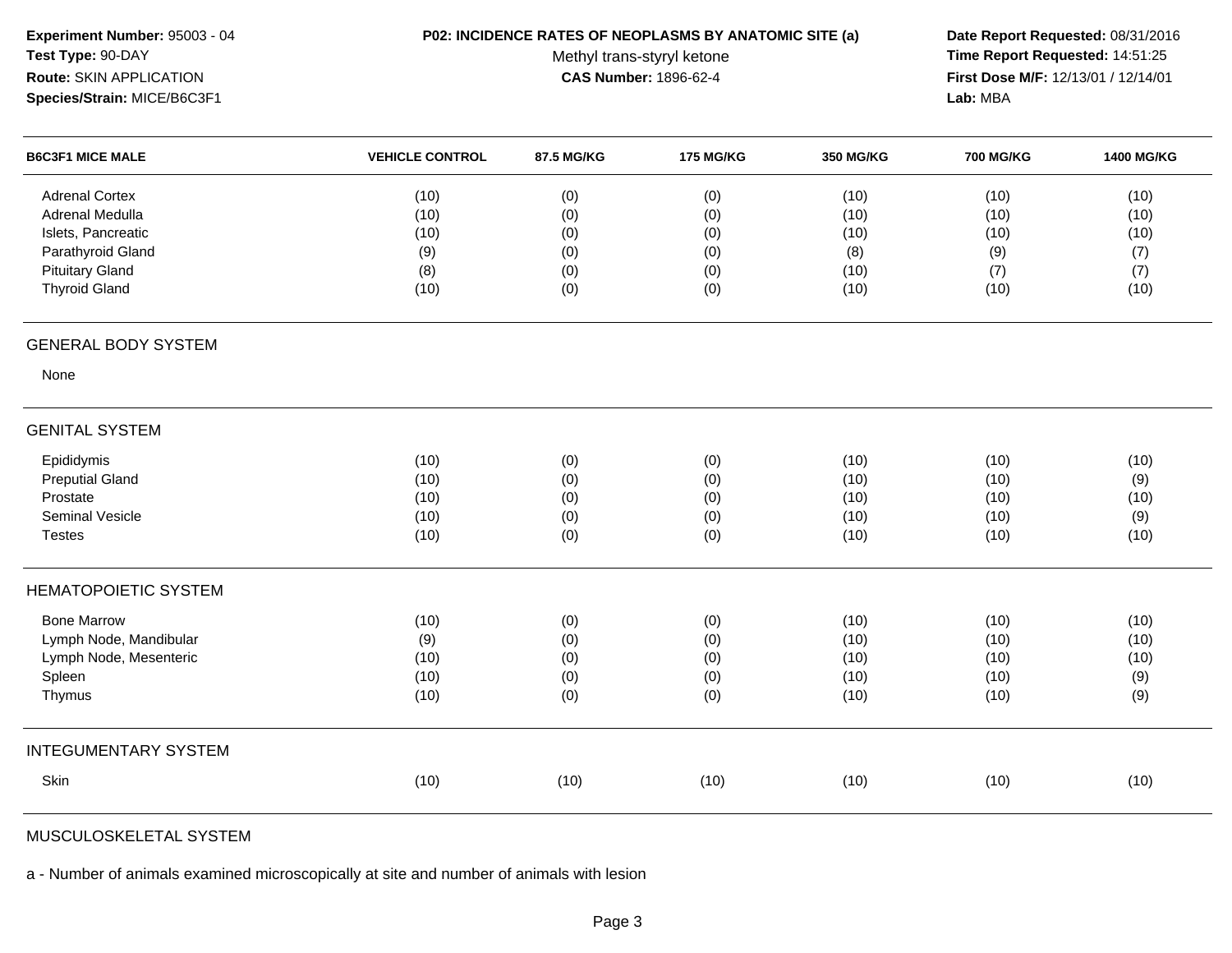### **P02: INCIDENCE RATES OF NEOPLASMS BY ANATOMIC SITE (a) Date Report Requested:** 08/31/2016

Methyl trans-styryl ketone<br>CAS Number: 1896-62-4

 **Time Report Requested:** 14:51:25 **First Dose M/F:** 12/13/01 / 12/14/01<br>**Lab:** MBA **Lab:** MBA

| <b>B6C3F1 MICE MALE</b>          | <b>VEHICLE CONTROL</b> | 87.5 MG/KG  | <b>175 MG/KG</b> | 350 MG/KG    | <b>700 MG/KG</b> | <b>1400 MG/KG</b> |
|----------------------------------|------------------------|-------------|------------------|--------------|------------------|-------------------|
| Bone<br><b>Skeletal Muscle</b>   | (10)<br>(0)            | (0)<br>(0)  | (0)<br>(0)       | (10)<br>(0)  | (10)<br>(0)      | (10)<br>(1)       |
| NERVOUS SYSTEM                   |                        |             |                  |              |                  |                   |
| <b>Brain</b>                     | (10)                   | (0)         | (0)              | (10)         | (10)             | (10)              |
| <b>RESPIRATORY SYSTEM</b>        |                        |             |                  |              |                  |                   |
| Lung<br>Nose                     | (10)<br>(10)           | (0)<br>(10) | (0)<br>(10)      | (10)<br>(10) | (10)<br>(10)     | (10)<br>(10)      |
| Trachea                          | (8)                    | (0)         | (0)              | (10)         | (10)             | (10)              |
| SPECIAL SENSES SYSTEM            |                        |             |                  |              |                  |                   |
| Eye<br>Harderian Gland           | (10)<br>(10)           | (0)<br>(0)  | (0)<br>(0)       | (10)<br>(10) | (10)<br>(10)     | (10)<br>(10)      |
| <b>URINARY SYSTEM</b>            |                        |             |                  |              |                  |                   |
| Kidney<br><b>Urinary Bladder</b> | (10)<br>(10)           | (10)<br>(0) | (10)<br>(0)      | (10)<br>(10) | (10)<br>(10)     | (9)<br>(9)        |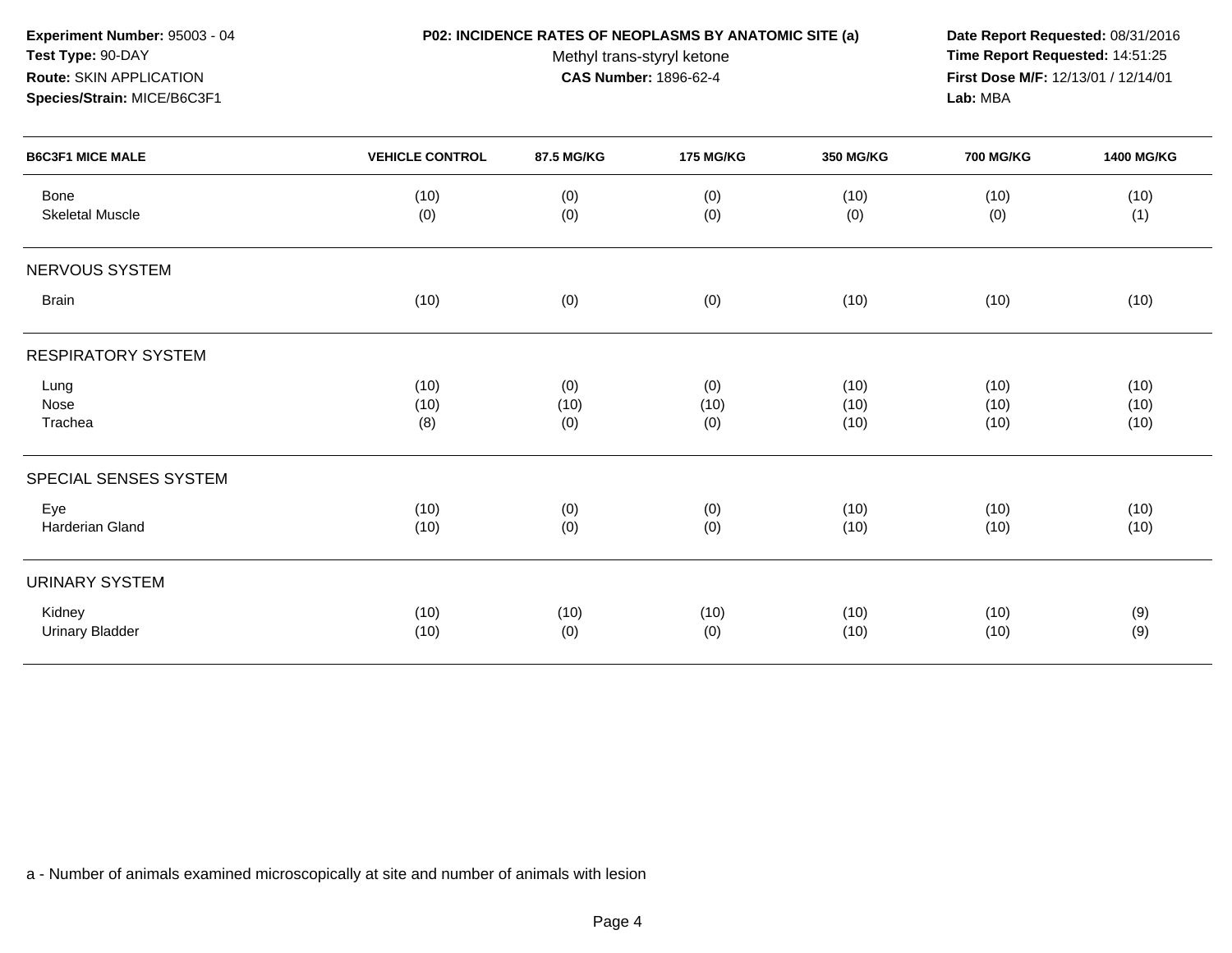| Experiment Number: 95003 - 04<br>Test Type: 90-DAY<br>Route: SKIN APPLICATION<br>Species/Strain: MICE/B6C3F1     | P02: INCIDENCE RATES OF NEOPLASMS BY ANATOMIC SITE (a)<br>Methyl trans-styryl ketone<br><b>CAS Number: 1896-62-4</b> |            |                  |                  | Date Report Requested: 08/31/2016<br>Time Report Requested: 14:51:25<br>First Dose M/F: 12/13/01 / 12/14/01<br>Lab: MBA |                   |
|------------------------------------------------------------------------------------------------------------------|----------------------------------------------------------------------------------------------------------------------|------------|------------------|------------------|-------------------------------------------------------------------------------------------------------------------------|-------------------|
| <b>B6C3F1 MICE MALE</b>                                                                                          | <b>VEHICLE CONTROL</b>                                                                                               | 87.5 MG/KG | <b>175 MG/KG</b> | <b>350 MG/KG</b> | <b>700 MG/KG</b>                                                                                                        | <b>1400 MG/KG</b> |
| <b>Tumor Summary for Males</b>                                                                                   |                                                                                                                      |            |                  |                  |                                                                                                                         |                   |
| <b>Total Animals with Primary Neoplasms (b)</b><br><b>Total Primary Neoplasms</b>                                |                                                                                                                      |            |                  |                  |                                                                                                                         |                   |
| <b>Total Animals with Benign Neoplasms</b><br><b>Total Benign Neoplasms</b>                                      |                                                                                                                      |            |                  |                  |                                                                                                                         |                   |
| <b>Total Animals with Malignant Neoplasms</b><br><b>Total Malignant Neoplasms</b>                                |                                                                                                                      |            |                  |                  |                                                                                                                         |                   |
| <b>Total Animals with Metastatic Neoplasms</b><br><b>Total Metastatic Neoplasms</b>                              |                                                                                                                      |            |                  |                  |                                                                                                                         |                   |
| <b>Total Animals with Malignant Neoplasms</b><br><b>Uncertain Primary Site</b>                                   |                                                                                                                      |            |                  |                  |                                                                                                                         |                   |
| <b>Total Animals with Neoplasms Uncertain-</b><br><b>Benign or Malignant</b><br><b>Total Uncertain Neoplasms</b> |                                                                                                                      |            |                  |                  |                                                                                                                         |                   |

\*\*\* END OF MALE \*\*\*

a - Number of animals examined microscopically at site and number of animals with lesion

b - Primary tumors: all tumors except metastatic tumors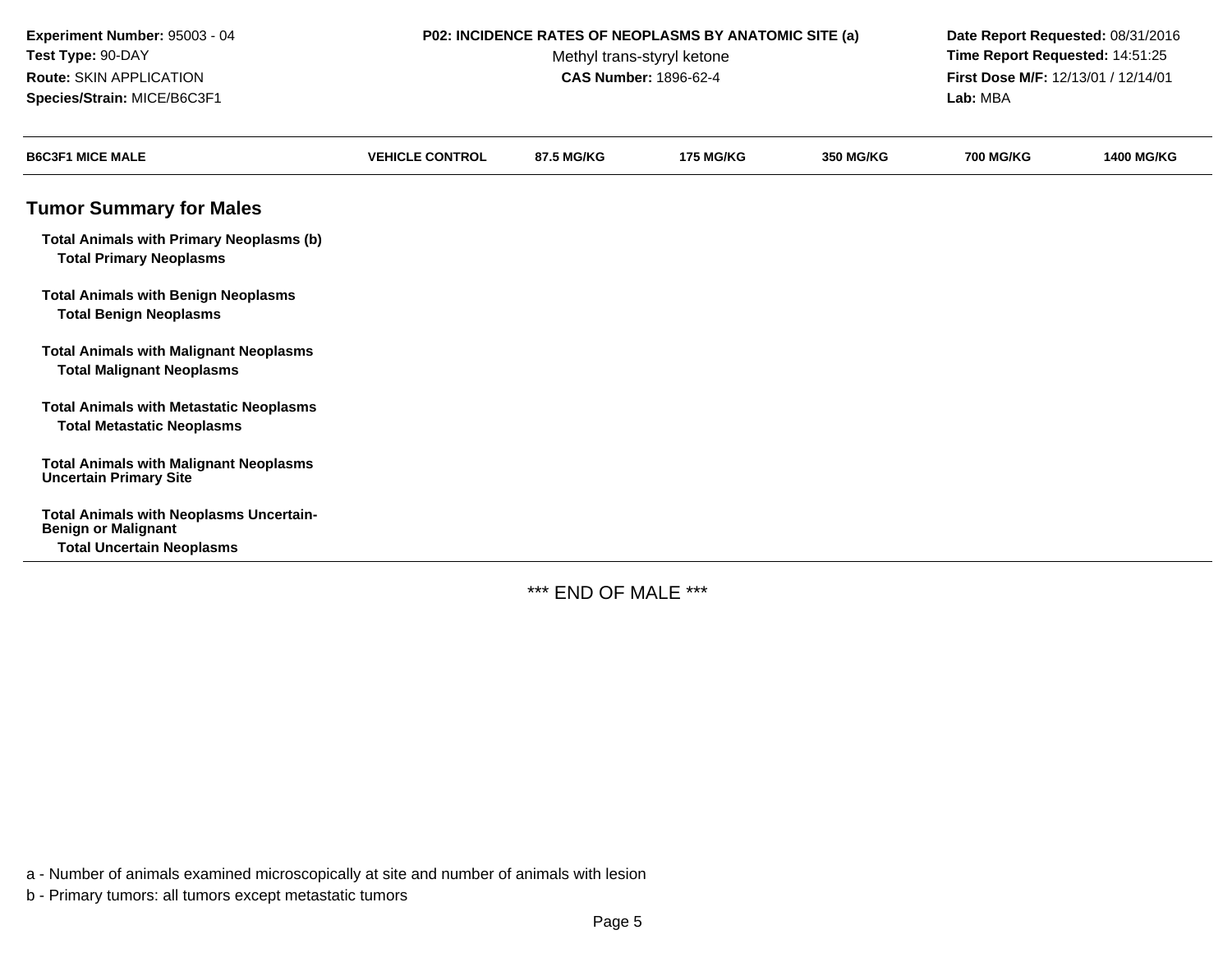### **P02: INCIDENCE RATES OF NEOPLASMS BY ANATOMIC SITE (a) Date Report Requested:** 08/31/2016

Methyl trans-styryl ketone<br>CAS Number: 1896-62-4

 **Time Report Requested:** 14:51:25 **First Dose M/F:** 12/13/01 / 12/14/01<br>Lab: MBA **Lab:** MBA

| <b>B6C3F1 MICE FEMALE</b>                                                                                                                                                                                                           | <b>VEHICLE CONTROL</b>                       | 87.5 MG/KG              | <b>175 MG/KG</b> | 350 MG/KG | <b>700 MG/KG</b> | 1400 MG/KG |
|-------------------------------------------------------------------------------------------------------------------------------------------------------------------------------------------------------------------------------------|----------------------------------------------|-------------------------|------------------|-----------|------------------|------------|
| <b>Disposition Summary</b>                                                                                                                                                                                                          |                                              |                         |                  |           |                  |            |
| <b>Animals Initially In Study</b>                                                                                                                                                                                                   | 10                                           | 10                      | 10               | 10        | 10               | 10         |
| <b>Early Deaths</b>                                                                                                                                                                                                                 |                                              |                         |                  |           |                  |            |
| <b>Moribund Sacrifice</b>                                                                                                                                                                                                           |                                              |                         |                  |           | 10               | 9          |
| <b>Natural Death</b>                                                                                                                                                                                                                |                                              |                         |                  |           |                  | 1          |
| <b>Survivors</b>                                                                                                                                                                                                                    |                                              |                         |                  |           |                  |            |
| <b>Terminal Sacrifice</b>                                                                                                                                                                                                           | 10                                           | 10                      | 10               | 10        |                  |            |
| <b>Animals Examined Microscopically</b>                                                                                                                                                                                             | 10                                           | 10                      | 10               | 10        | 10               | 10         |
| <b>ALIMENTARY SYSTEM</b>                                                                                                                                                                                                            |                                              |                         |                  |           |                  |            |
| Esophagus                                                                                                                                                                                                                           | (10)                                         | (0)                     | (0)              | (10)      | (10)             | (10)       |
| Gallbladder                                                                                                                                                                                                                         | (7)                                          | (0)                     | (0)              | (10)      | (10)             | (7)        |
| Intestine Large, Cecum                                                                                                                                                                                                              | (10)                                         | (0)                     | (0)              | (10)      | (10)             | (9)        |
| Intestine Large, Colon                                                                                                                                                                                                              | (10)                                         | (0)                     | (0)              | (10)      | (10)             | (9)        |
| Intestine Large, Rectum                                                                                                                                                                                                             | (10)                                         | (0)                     | (0)              | (10)      | (10)             | (9)        |
| Intestine Small, Duodenum                                                                                                                                                                                                           | (10)                                         | (0)                     | (0)              | (10)      | (10)             | (9)        |
| Intestine Small, Ileum                                                                                                                                                                                                              | (10)                                         | (0)                     | (0)              | (10)      | (10)             | (8)        |
| Intestine Small, Jejunum                                                                                                                                                                                                            | (10)                                         | (0)                     | (0)              | (10)      | (10)             | (9)        |
| Liver                                                                                                                                                                                                                               | (10)                                         | (0)                     | (0)              | (10)      | (10)             | (10)       |
| Pancreas                                                                                                                                                                                                                            | (10)                                         | (0)                     | (0)              | (10)      | (10)             | (10)       |
| Salivary Glands                                                                                                                                                                                                                     | (10)                                         | (0)                     | (0)              | (10)      | (10)             | (10)       |
| Stomach, Forestomach                                                                                                                                                                                                                | (10)                                         | (0)                     | (0)              | (10)      | (10)             | (8)        |
| Stomach, Glandular                                                                                                                                                                                                                  | (10)                                         | (10)                    | (10)             | (10)      | (10)             | (8)        |
| Tongue                                                                                                                                                                                                                              | (10)                                         | (0)                     | (0)              | (10)      | (10)             | (10)       |
| CARDIOVASCULAR SYSTEM                                                                                                                                                                                                               |                                              |                         |                  |           |                  |            |
| <b>Blood Vessel</b>                                                                                                                                                                                                                 | (10)                                         | (0)                     | (0)              | (10)      | (10)             | (10)       |
| Heart                                                                                                                                                                                                                               | (10)                                         | (0)                     | (0)              | (10)      | (10)             | (10)       |
| <b>ENDOCRINE SYSTEM</b>                                                                                                                                                                                                             |                                              |                         |                  |           |                  |            |
| <b>Adrenal Cortex</b>                                                                                                                                                                                                               | (10)                                         | (10)                    | (10)             | (10)      | (10)             | (10)       |
| <b>All the distribution of the state of the state of the state of the state of the state of the state of the state of the state of the state of the state of the state of the state of the state of the state of the state of t</b> | and the self-community of the self-community | The Control of the Con- |                  |           |                  |            |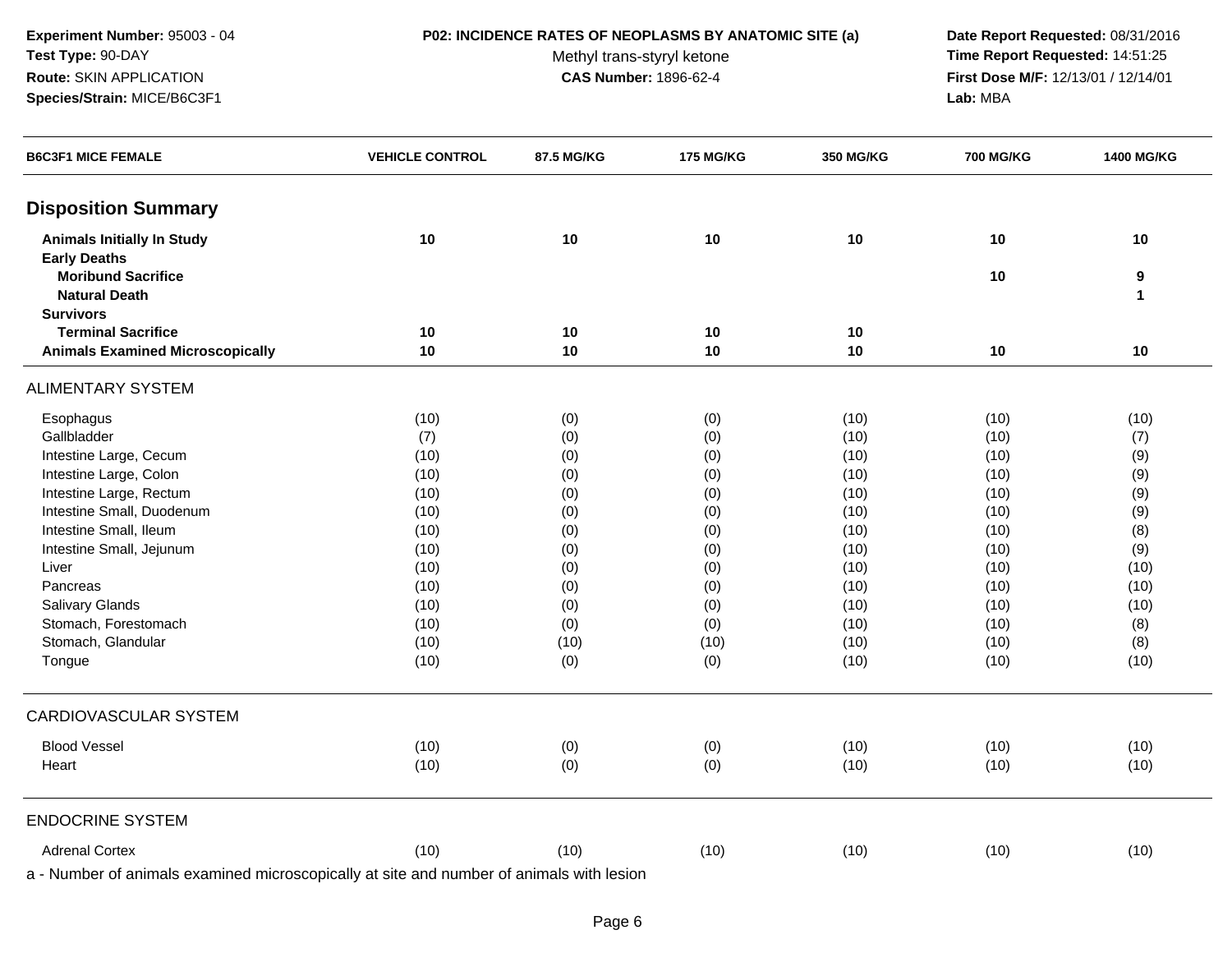| Experiment Number: 95003 - 04<br>Test Type: 90-DAY<br>Route: SKIN APPLICATION<br>Species/Strain: MICE/B6C3F1 | P02: INCIDENCE RATES OF NEOPLASMS BY ANATOMIC SITE (a)<br>Methyl trans-styryl ketone<br><b>CAS Number: 1896-62-4</b> |                                 |                                 |                                      | Date Report Requested: 08/31/2016<br>Time Report Requested: 14:51:25<br>First Dose M/F: 12/13/01 / 12/14/01<br>Lab: MBA |                                   |  |
|--------------------------------------------------------------------------------------------------------------|----------------------------------------------------------------------------------------------------------------------|---------------------------------|---------------------------------|--------------------------------------|-------------------------------------------------------------------------------------------------------------------------|-----------------------------------|--|
| <b>B6C3F1 MICE FEMALE</b>                                                                                    | <b>VEHICLE CONTROL</b>                                                                                               | 87.5 MG/KG                      | <b>175 MG/KG</b>                | <b>350 MG/KG</b>                     | <b>700 MG/KG</b>                                                                                                        | 1400 MG/KG                        |  |
| Adrenal Medulla<br>Islets, Pancreatic<br>Parathyroid Gland<br><b>Pituitary Gland</b><br><b>Thyroid Gland</b> | (10)<br>(10)<br>(8)<br>(8)<br>(10)                                                                                   | (0)<br>(0)<br>(0)<br>(0)<br>(0) | (0)<br>(0)<br>(0)<br>(0)<br>(0) | (10)<br>(10)<br>(5)<br>(9)<br>(10)   | (10)<br>(10)<br>(3)<br>(9)<br>(10)                                                                                      | (10)<br>(10)<br>(4)<br>(8)<br>(8) |  |
| <b>GENERAL BODY SYSTEM</b>                                                                                   |                                                                                                                      |                                 |                                 |                                      |                                                                                                                         |                                   |  |
| None                                                                                                         |                                                                                                                      |                                 |                                 |                                      |                                                                                                                         |                                   |  |
| <b>GENITAL SYSTEM</b>                                                                                        |                                                                                                                      |                                 |                                 |                                      |                                                                                                                         |                                   |  |
| <b>Clitoral Gland</b><br>Ovary<br><b>Uterus</b><br>Polyp Stromal                                             | (10)<br>(10)<br>(10)<br>1(10%)                                                                                       | (0)<br>(0)<br>(9)               | (0)<br>(0)<br>(10)              | (10)<br>(10)<br>(10)                 | (9)<br>(10)<br>(10)                                                                                                     | (5)<br>(9)<br>(9)                 |  |
| <b>HEMATOPOIETIC SYSTEM</b>                                                                                  |                                                                                                                      |                                 |                                 |                                      |                                                                                                                         |                                   |  |
| <b>Bone Marrow</b><br>Lymph Node, Mandibular<br>Lymph Node, Mesenteric<br>Spleen<br>Thymus                   | (10)<br>(10)<br>(10)<br>(10)<br>(10)                                                                                 | (0)<br>(0)<br>(0)<br>(0)<br>(0) | (0)<br>(0)<br>(0)<br>(0)<br>(0) | (10)<br>(10)<br>(10)<br>(10)<br>(10) | (10)<br>(9)<br>(10)<br>(10)<br>(10)                                                                                     | (9)<br>(9)<br>(8)<br>(9)<br>(9)   |  |
| <b>INTEGUMENTARY SYSTEM</b>                                                                                  |                                                                                                                      |                                 |                                 |                                      |                                                                                                                         |                                   |  |
| Mammary Gland<br>Skin                                                                                        | (9)<br>(10)                                                                                                          | (0)<br>(10)                     | (0)<br>(10)                     | (10)<br>(10)                         | (10)<br>(10)                                                                                                            | (10)<br>(10)                      |  |
| MUSCULOSKELETAL SYSTEM                                                                                       |                                                                                                                      |                                 |                                 |                                      |                                                                                                                         |                                   |  |
| Bone                                                                                                         | (10)                                                                                                                 | (0)                             | (0)                             | (10)                                 | (10)                                                                                                                    | (10)                              |  |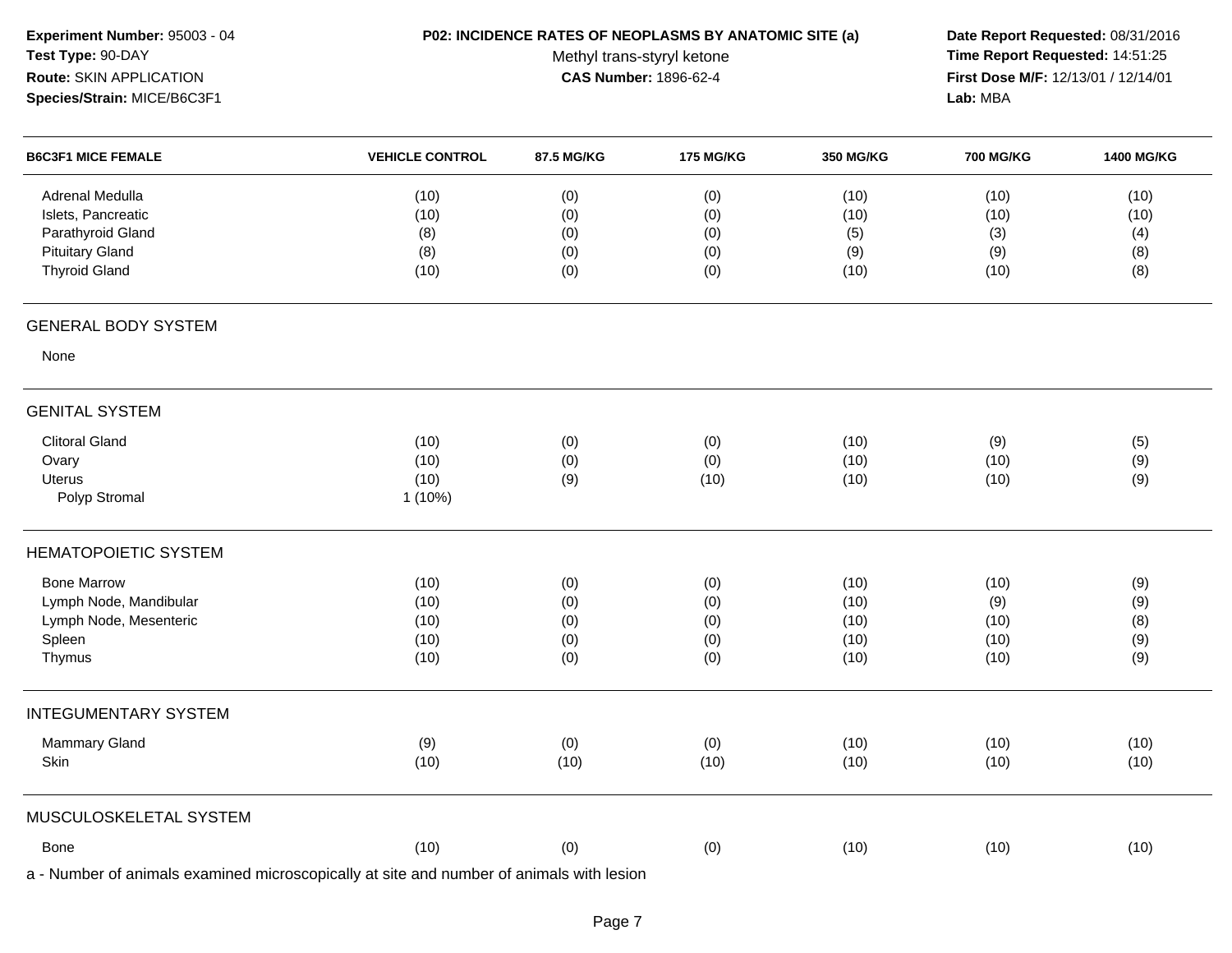NERVOUS SYSTEMBrain (10) (0) (0) (10) (10) (9) RESPIRATORY SYSTEMLung (10) (0) (0) (10) (10) (10) Nose (10) (10) (10) (10) (10) (10) Trachea (10) (0) (0) (10) (10) (8) SPECIAL SENSES SYSTEMEye (10) (0) (0) (10) (10) (10) Harderian Gland (10) (0) (0) (10) (10) (9) URINARY SYSTEMKidney (10) (10) (10) (10) (10) (10) Urinary Bladderr (9) (9) (0) (0) (10) (10) (10) (10) (10) (10) **Experiment Number:** 95003 - 04 **P02: INCIDENCE RATES OF NEOPLASMS BY ANATOMIC SITE (a) Date Report Requested:** 08/31/2016 **Test Type:** 90-DAYMethyl trans-styryl ketone<br>CAS Number: 1896-62-4 **Time Report Requested:** 14:51:25 **Route:** SKIN APPLICATION**First Dose M/F:** 12/13/01 / 12/14/01<br>**Lab:** MBA **Species/Strain:** MICE/B6C3F1 **Lab:** MBA**B6C3F1 MICE FEMALE VEHICLE CONTROL 87.5 MG/KG175 MG/KG 350 MG/KG 700 MG/KG 1400 MG/KG**